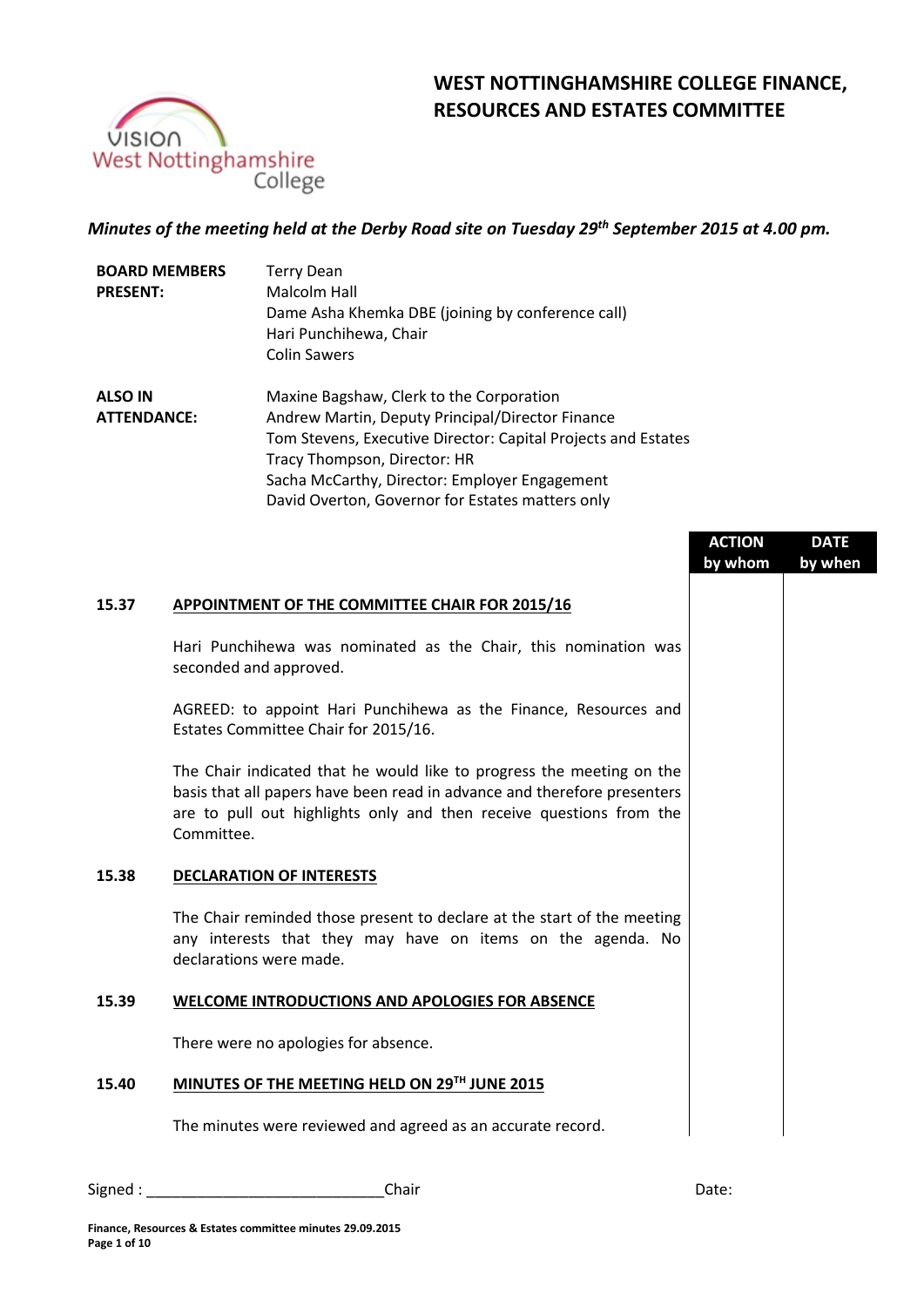AGREED: to approve the minutes of the meeting held on 29<sup>th</sup> June 2015.

### **15.41 MATTERS ARISING AND ACTION PROGRESS REPORT**

Members reviewed the action progress table and noted that a significant number of items had now been completed. They were entirely happy with the activity completed and planned.

AGREED: to note the update provided.

### **15.42 PROPERTY STRATEGY 2015 - 2020**

The Executive Director introduced this item and drew members' attention to his detailed report. He confirmed that all main capital investment proposed in the 5 year strategy will in fact take place over the next two years with circa £7million being invested. He confirmed that the strategy would need to be reviewed again after a 2 year period. The main thrust of the 2020 strategy is to deliver a new University Centre, synthetic turf 3G 5-aside football pitch, additional car parking on the Derby Road site and relocation of administrative staff from Ransom Wood to Ashfield House at Chesterfield Road in the 2015-2017 period. Following on from this will be an on-going programme of internal refurbishment of the Derby Road campus, including the refurbishment of the main learning resource centre for the introduction of blended learning.

Members' attention was drawn to page 76 which sets out the planned KPIs. These were discussed in detail:

- 1) Sustainable condition A/B across 80% of the estate it was explained that 80% would be a minimum.
- 2) Room occupancy of 60% plus and room utilisation rate of 40% it was explained that the College will undertake a full utilisation and occupancy survey in November 2015 and then report back to this Committee in the first meeting in the 2016 year. The Committee were advised that in previous years the College would not have hit the target figures established because of the fragmented state of the estate. In terms of occupancy and utilisation the Committee questioned whether there was a need to have a strategy in place to increase numbers and group sizes or to reduce room sizes for example by splitting them to make room size more efficient. The Executive Director indicated that what the College needs to tackle first is timetabling, because what is in place at the current time is often a mismatch between student group sizes and room size. The Committee asked what the sector benchmark is for occupancy and utilisation.

Executive Feb 2016

Director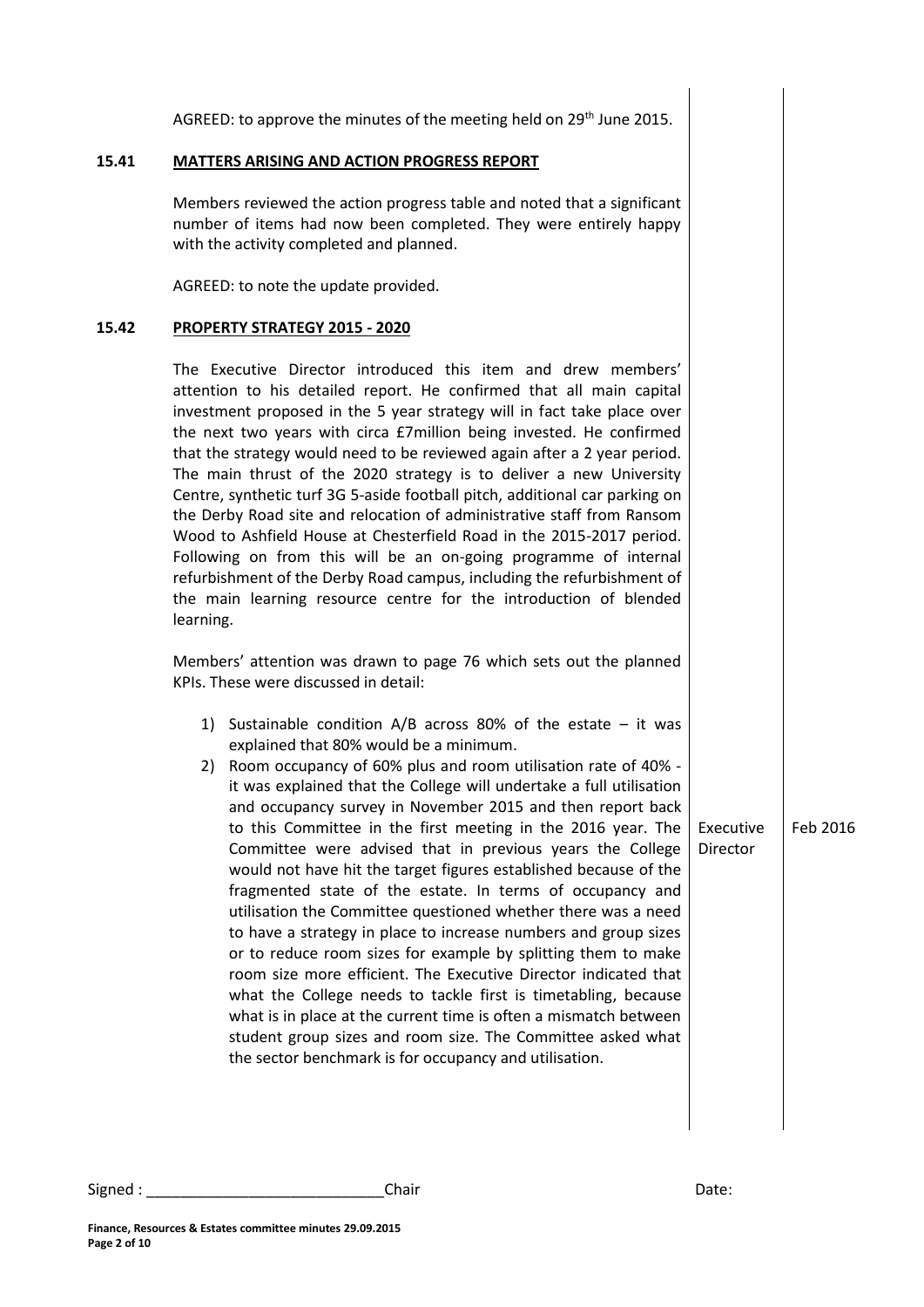| The Executive Director indicated that there were no specific<br>3)<br>benchmarks for FE but that he could see simply by walking<br>around the estate that there is evidence of some large and small<br>groups that are not timetabled properly. He indicated that there<br>is the option of linking some classes together. The Committee<br>felt that if large rooms were being used inappropriately then<br>there was the option to introduce partitions to give more<br>flexibility. They also questioned whether it was worthwhile<br>looking at cost savings by not using certain rooms.                                                                                                                                                                                                                                                                                                            |                       |                  |
|---------------------------------------------------------------------------------------------------------------------------------------------------------------------------------------------------------------------------------------------------------------------------------------------------------------------------------------------------------------------------------------------------------------------------------------------------------------------------------------------------------------------------------------------------------------------------------------------------------------------------------------------------------------------------------------------------------------------------------------------------------------------------------------------------------------------------------------------------------------------------------------------------------|-----------------------|------------------|
| The Committee were of the view that room occupancy and utilisation<br>ought to be closely linked to the contributions made by each area of<br>provision and the finances. It was acknowledged that there may be<br>opportunities for curriculum rationalisation and consolidation. The<br>Committee questioned whether it may be better to report on frequency<br>of usage and also utilisation during these times to give a better idea of<br>what rooms are used when.                                                                                                                                                                                                                                                                                                                                                                                                                                |                       |                  |
| The Committee questioned whether there was the appropriate level of<br>connectivity between curriculum planning and the timetabling system<br>and team. The Director of Finance provided assurance that all of the data<br>is available to allow this process to occur efficiently but that the current<br>position can be improved upon. Generally there is the view that the<br>College currently has some small groups which mean inefficiencies in<br>relation to room usage and percentage utilisation. All agreed that what<br>was key going forward was to establish a baseline and then monitor over<br>time. The Committee were not of the view that the KPIs proposed in<br>relation to occupancy utilisation would apply for a 5 year period. They<br>were happy to approve the indicator in the short term but asked that<br>this be reviewed in 2016 following the full survey undertaken. | Executive<br>Director | February<br>2016 |
| The Principal expressed the belief that this Committee and the Board<br>needs to be more challenging on this issue. She agreed that the<br>Executive would meet and more detail be provided in relation to how<br>room occupancy and room utilisation will be addressed. It was confirmed<br>that this would form part of an updated report to this Committee.<br>All agreed that the College has to look to fill any empty spaces when it                                                                                                                                                                                                                                                                                                                                                                                                                                                              | Executive<br>Director | February<br>2016 |
| becomes clear in the timetable that these gaps occur.<br>4) 85% of estate in very good or good functional state and 15% of<br>estate in a satisfactory state - the Executive Director explained<br>the difference between 'functional' which means that the estate<br>is fit for purpose for the curriculum and that 'satisfactory' is<br>adequate but not perfect. The Committee felt that in the<br>strategy there is a need to have clear ambitions shown. The view<br>is that over 5 years it is inappropriate to accept that there would<br>still be 15% of the estate that is still not functional. The<br>Committee did not feel that this was aspirational enough.                                                                                                                                                                                                                              |                       |                  |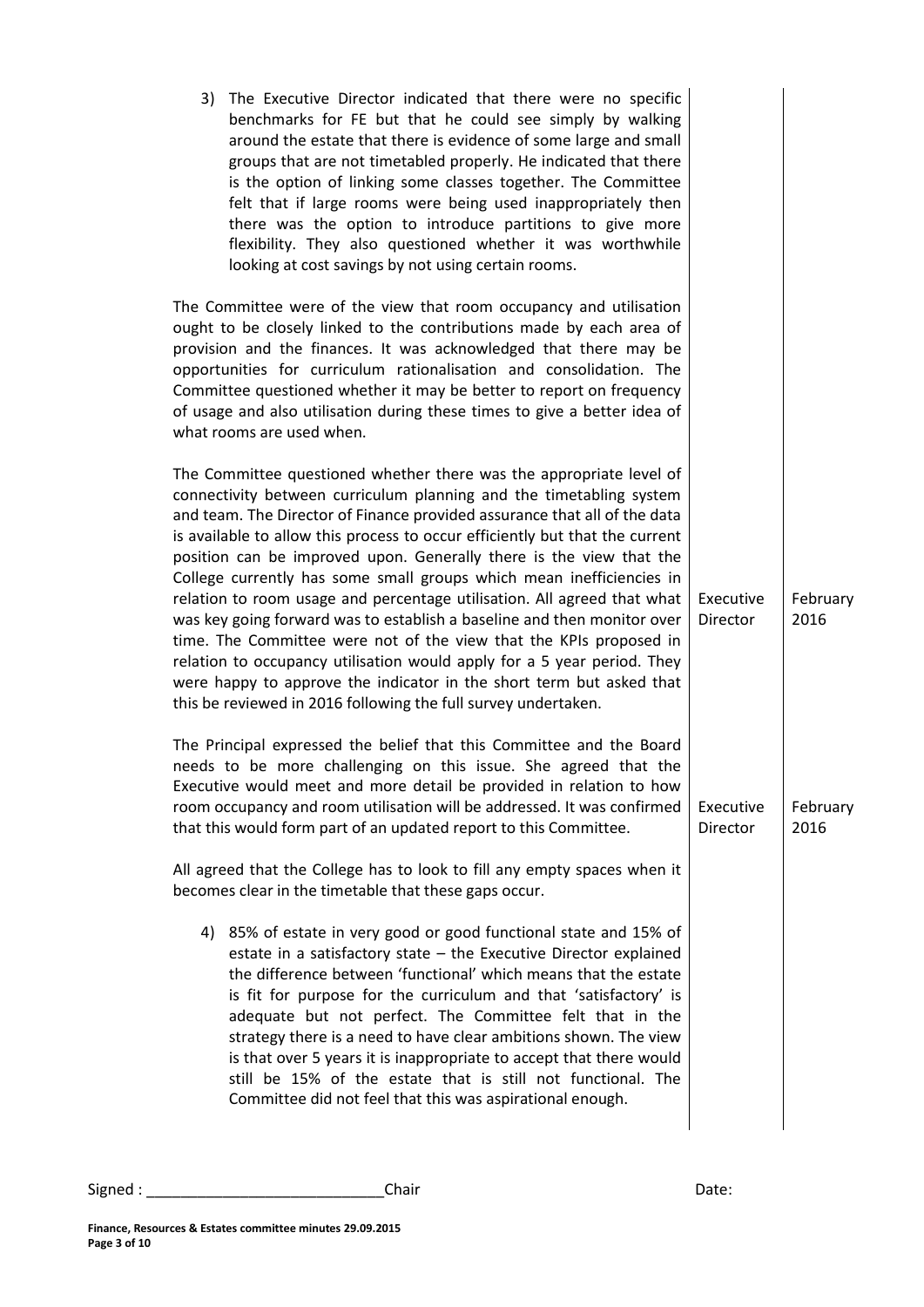|       | Whilst accepting that there is a need to be reasonable there<br>needs to be ambition in terms of the facilities on offer to<br>students. The Executive Director indicated that if the College<br>continues with the current level investment then in his view it<br>was not unreasonable to get above the 90% figure.                                                                                                                                                                                                                                                                                 |                       |                  |
|-------|-------------------------------------------------------------------------------------------------------------------------------------------------------------------------------------------------------------------------------------------------------------------------------------------------------------------------------------------------------------------------------------------------------------------------------------------------------------------------------------------------------------------------------------------------------------------------------------------------------|-----------------------|------------------|
|       | Assurance was given that the College does carefully consider any<br>investment needed and the feasibility regarding accommodation that is<br>only satisfactory. Clay Street in Sheffield was given as an example. These<br>facilities are just about 'satisfactory' but any improvement would need<br>significant investment. It was acknowledged that this was a decision to<br>be discussed at a future meeting.                                                                                                                                                                                    |                       |                  |
|       | The Committee indicated that at a future date they would like to see a<br>report presented on the space not required in the estate and an<br>explanation given as to how this impacts upon the overall strategy for<br>the College. Also to be provided are details of the energy efficiencies<br>achieved as a result of the improvements to the estate.                                                                                                                                                                                                                                             | Executive<br>Director | February<br>2016 |
|       | In terms of this indicator proposed the Committee again stated that they<br>would like to know what national benchmarks are for comparison. They<br>also indicated that they would like to see the College aim for 100%.                                                                                                                                                                                                                                                                                                                                                                              |                       |                  |
|       | 5) Appropriate targets for reduction of carbon emissions to be<br>identified as part of the 2015-2020 property strategy $-$ it was<br>explained that this was a work in process.                                                                                                                                                                                                                                                                                                                                                                                                                      |                       |                  |
|       | Subject to the comments made, the Committee generally felt that they<br>were able to recommend that the strategy as drafted be presented for<br>approval by the Board. It was noted that further reports would be<br>provided in response to the comments made during the next 6 month<br>period.                                                                                                                                                                                                                                                                                                     |                       |                  |
|       | AGREED: to recommend that the Board approve the property strategy<br>proposed for 2015-2020.                                                                                                                                                                                                                                                                                                                                                                                                                                                                                                          |                       |                  |
| 15.43 | <b>SOLAR PANEL FEASIBILITY REPORT</b>                                                                                                                                                                                                                                                                                                                                                                                                                                                                                                                                                                 |                       |                  |
|       | The Executive Director introduced this item and drew members<br>attention to the executive summary included at page 139. Members<br>reviewed the information provided and received the recommendation<br>that, realistically the investment required would be too significant when<br>the College looks at the payback period. It was explained that the<br>Colleges carbon emissions position does not make it imperative or<br>attractive to make this level of investment and that this, when combined<br>with the uncertainty regarding the feed in tariff also makes it less than<br>attractive. |                       |                  |
|       | The Committee were advised that installing solar panels is an economic<br>decision and on the basis of the information provided the payback                                                                                                                                                                                                                                                                                                                                                                                                                                                           |                       |                  |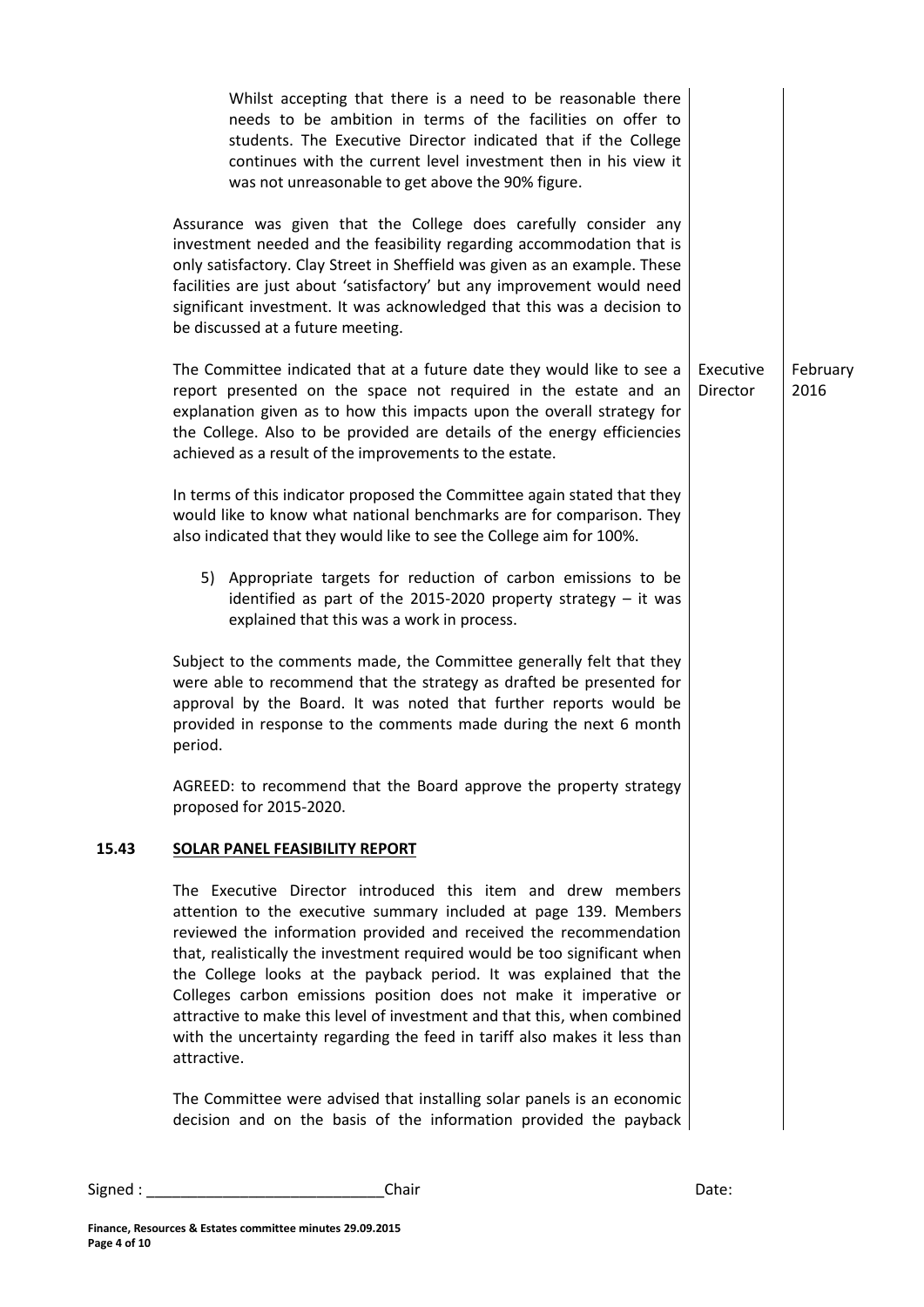|       | period would be 30 years plus and therefore not realistic or attractive.<br>All agreed that the payback period is very extended and realistically is<br>not something to be considered in the current economic circumstances<br>where prudence is required.                                                                                                                                                                                                                                                                                                                                                                                                                                                                                                                                                                                                                                                                                                                                                                                                                                                                                                                                                                                                                                                                                                                                                                                                                                                                           |                       |                  |
|-------|---------------------------------------------------------------------------------------------------------------------------------------------------------------------------------------------------------------------------------------------------------------------------------------------------------------------------------------------------------------------------------------------------------------------------------------------------------------------------------------------------------------------------------------------------------------------------------------------------------------------------------------------------------------------------------------------------------------------------------------------------------------------------------------------------------------------------------------------------------------------------------------------------------------------------------------------------------------------------------------------------------------------------------------------------------------------------------------------------------------------------------------------------------------------------------------------------------------------------------------------------------------------------------------------------------------------------------------------------------------------------------------------------------------------------------------------------------------------------------------------------------------------------------------|-----------------------|------------------|
|       | One member of the Committee challenged the senior team and<br>indicated that for this level of investment, in his view it would be far<br>better for the College to look to change the lights to LED, as this would<br>be a much quicker payback period. It was agreed that the Executive<br>Director would undertake a lighting review and report on this at a future<br>meeting.                                                                                                                                                                                                                                                                                                                                                                                                                                                                                                                                                                                                                                                                                                                                                                                                                                                                                                                                                                                                                                                                                                                                                    | Executive<br>Director | February<br>2016 |
|       | The Committee generally felt that it was important to seek to 'future<br>proof' the College and part and parcel of this would be to look at what<br>other sectors do. It was believed that there is merit in linking the<br>College's delivery to future technologies and efficiencies required.                                                                                                                                                                                                                                                                                                                                                                                                                                                                                                                                                                                                                                                                                                                                                                                                                                                                                                                                                                                                                                                                                                                                                                                                                                      |                       |                  |
|       | AGREED: to note the content of the report provided.                                                                                                                                                                                                                                                                                                                                                                                                                                                                                                                                                                                                                                                                                                                                                                                                                                                                                                                                                                                                                                                                                                                                                                                                                                                                                                                                                                                                                                                                                   |                       |                  |
|       | (David Overton left the meeting at 4.45pm)                                                                                                                                                                                                                                                                                                                                                                                                                                                                                                                                                                                                                                                                                                                                                                                                                                                                                                                                                                                                                                                                                                                                                                                                                                                                                                                                                                                                                                                                                            |                       |                  |
| 15.44 | <b>INSURANCE AND RISK 2015/16</b>                                                                                                                                                                                                                                                                                                                                                                                                                                                                                                                                                                                                                                                                                                                                                                                                                                                                                                                                                                                                                                                                                                                                                                                                                                                                                                                                                                                                                                                                                                     |                       |                  |
|       | The Director of Finance introduced this item and explained that the<br>College had recently gone out to tender for this service. Key points noted<br>were:<br>Of the 3 companies on the framework the College received 2<br>$\bullet$<br>compliant bids from Zurich Insurance (the incumbent) and<br>MARSH.<br>Following evaluation of the bids the College will be appointing<br>$\bullet$<br>Zurich Insurance to provide cover against College risks for the<br>next 3 year period.<br>The total cost of cover for the College group is £151,200.17 and<br>is some £23,878 (13.6%) lower than the previous year. It was<br>noted however that £16,672.50 of this reduction is due to the<br>end of WIP Insurance on the new build programme and the<br>College will need to instigate a more limited policy for the new<br>HE Centre.<br>Changes to the cost of cover include a reduction in property<br>cover costs with large increases in casualty insurance reflecting<br>the litigious climate. The College will also see the cost of<br>terrorism insurance reduce by around £10k due to a different<br>cover level being selected in the tender process.<br>Across other elements of the overall package of cover the tender<br>structure differs to the 14/15 insurance policy and as a result<br>there are some other minor differences with inclusion and<br>exclusion of various insurable lines, however the level of cover<br>sought for 15/16 reflects the level of cover in place for 14/15<br>aside from terrorism. |                       |                  |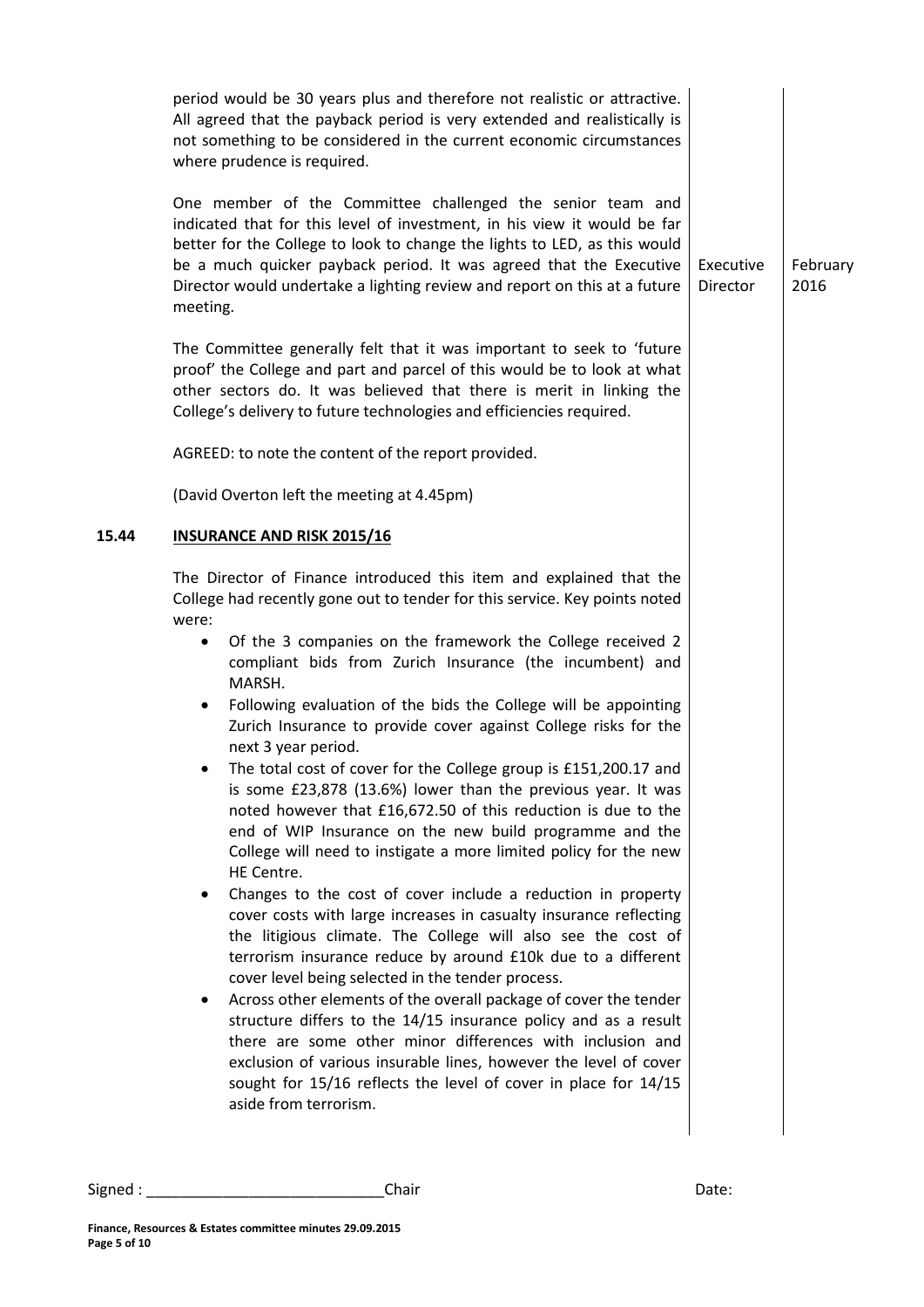The Committee questioned whether within the insurance policy the College is covered for a cyber-attack. The Director of Finance indicated that he was unsure and would therefore check. It is a possibility that this is covered as part of business interruption or computer equipment. He confirmed that he would clarify at the next meeting. The Director of Finance explained that the contract appointment would be for an initial 3 year period with the option to further extend by 2 additional one year periods. AGREED: to approve the insurance costs and the extent of cover provided for the 2015/16 financial year. Director Finance November 2015 **15.45 2015/16 BUDGET - SEGMENTAL ANALYSIS** The Director of Finance introduced this item and confirmed that this is the first time he has provided a formal report on segmental contributions. He acknowledged that it was important to help both the senior team and the Board understand the businesses component parts. In terms of the process he explained that he has identified a number of profit centres and then has also identified cost centres. In addition to this, cost drivers have been identified which explain how costs are to be allocated. He explained that this was very much the first iteration of the analysis and should therefore be considered as a starting point only. All acknowledged that this was an incredibly useful tool to aid the start of discussions. In reviewing the data provided members discussed page 23 and agreed: that there were two concerning areas i.e. Creative industries and Digital Media and Construction and Business Services. They agreed that the next step in the process was to better understand why they appear to be facing the most significant challenges. The Director of Finance expressed the belief that the College was not generating enough income from the Construction provision but it is not known whether this is because of under-utilisation or poorer returns when compared with other areas of delivery; HE has a really positive influence on the statistics; the College has £12.8 million of overheads and needs to look more closely at the highest cost centres and question whether the College is driving hard enough to manage and reduce these costs. In reviewing the report all acknowledged that it does not give finite answers but broadens out the areas for discussion needed. The Director of Finance confirmed that there was a need to look at the information from both increased income and reduced costs.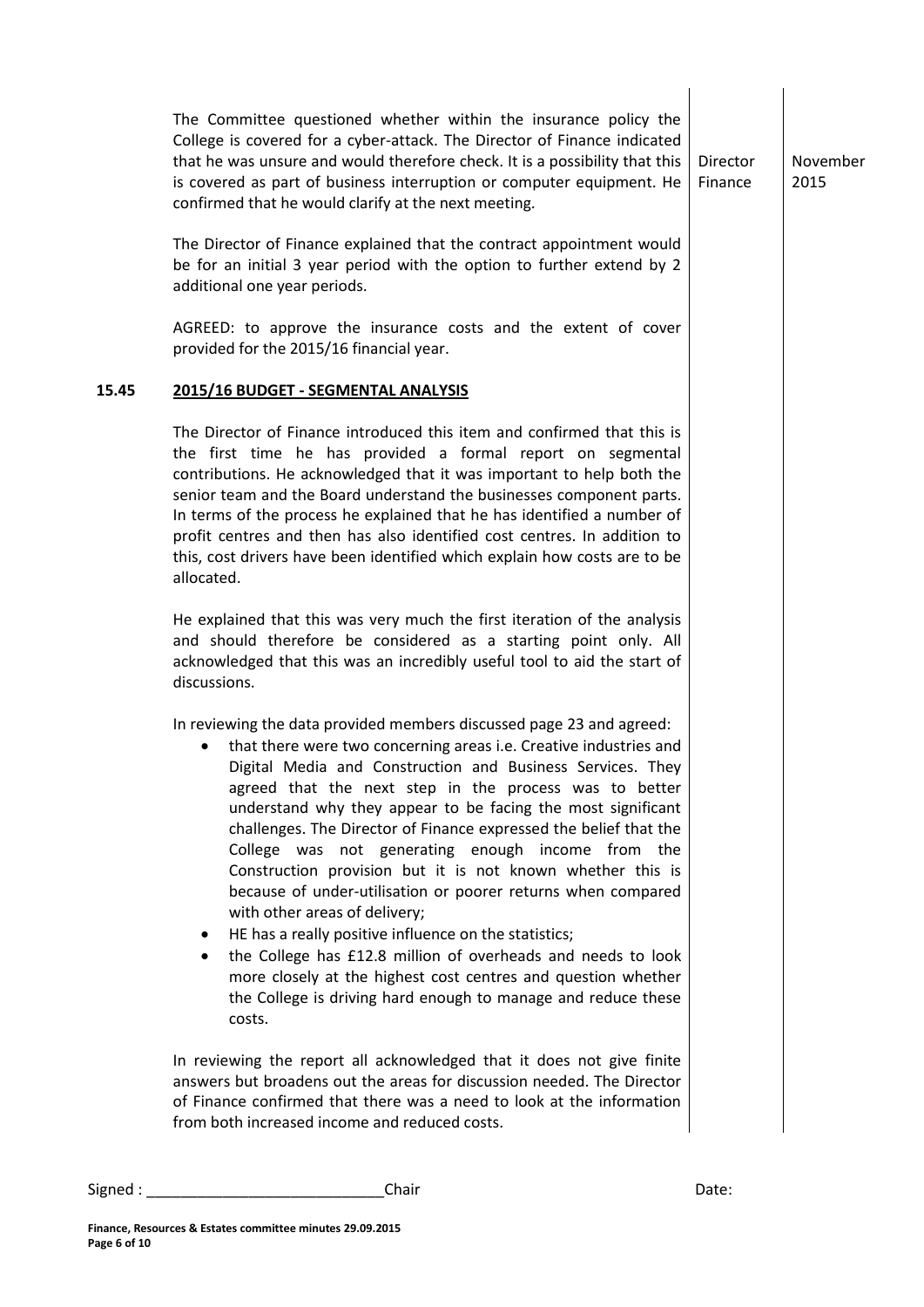| He explained that there were some significant challenges in the future<br>particularly if the size of the organisation reduces and realistically, if the<br>College loses income then it has also got to find significant cost savings.<br>The Committee commended the work undertaken and were happy that<br>it provided a really good starting point. It gives a broader picture of what                                                                                                                                                                                                                                                                                                                        |                                            |                  |
|-------------------------------------------------------------------------------------------------------------------------------------------------------------------------------------------------------------------------------------------------------------------------------------------------------------------------------------------------------------------------------------------------------------------------------------------------------------------------------------------------------------------------------------------------------------------------------------------------------------------------------------------------------------------------------------------------------------------|--------------------------------------------|------------------|
| The Committee questioned whether student support funds, particularly<br>for the disadvantaged is simply money in and money out. The Director of<br>Finance explained that it was more than this and in fact it is a positive<br>contributor.                                                                                                                                                                                                                                                                                                                                                                                                                                                                      |                                            |                  |
| It was explained that property and estates costs are spread across the<br>estate on the basis of space used.                                                                                                                                                                                                                                                                                                                                                                                                                                                                                                                                                                                                      |                                            |                  |
| The Committee questioned whether there is a group who discretely<br>meet to agree the cost drivers. The Director of Finance explained that<br>this was not yet operational but would be the next step in the process.                                                                                                                                                                                                                                                                                                                                                                                                                                                                                             |                                            |                  |
| The Committee agreed that at this stage what is important is to identify<br>the key messages and then consider how they will be dealt with. From<br>the data provided it was acknowledged that the franchise and<br>partnership provision is a key component part to the Colleges viability<br>and profitability. The Director of Finance confirmed that this report will<br>now help to open up and start discussions with each head of school. His<br>plan of action includes:<br>a) Reviewing the 2014/15 year-end position and using this as a<br>baseline going forward to compare;<br>b) Analysing the differences for each income stream e.g. work<br>based learning, classroom activity, apprentices etc. | Director<br>Finance                        | November<br>2015 |
| The Committee indicated that because of the importance of franchise<br>and partnership provision they would like a future report to allow them<br>to better understand the risks relating to this line of income.                                                                                                                                                                                                                                                                                                                                                                                                                                                                                                 |                                            |                  |
| AGREED: to note the content of the report provided.                                                                                                                                                                                                                                                                                                                                                                                                                                                                                                                                                                                                                                                               |                                            |                  |
| <b>ANNUAL REVIEW OF STANDING ORDERS</b>                                                                                                                                                                                                                                                                                                                                                                                                                                                                                                                                                                                                                                                                           |                                            |                  |
| The Clerk to the Corporation introduced this item and presented changes<br>proposed and highlighted in red. She confirmed that two particular<br>changes were recommended. The first relates to Governor attendance at<br>meetings and widens the scope of this in line with the Board decision in<br>July to include physical presence, skype and conference call. The second<br>relates to the period of office that Governors can serve on the Board.<br>The change takes account of recommended good practice that this<br>should be a maximum of two terms of office. Each term being for a four<br>year period.                                                                                             |                                            |                  |
|                                                                                                                                                                                                                                                                                                                                                                                                                                                                                                                                                                                                                                                                                                                   | now needs to be investigated and reviewed. |                  |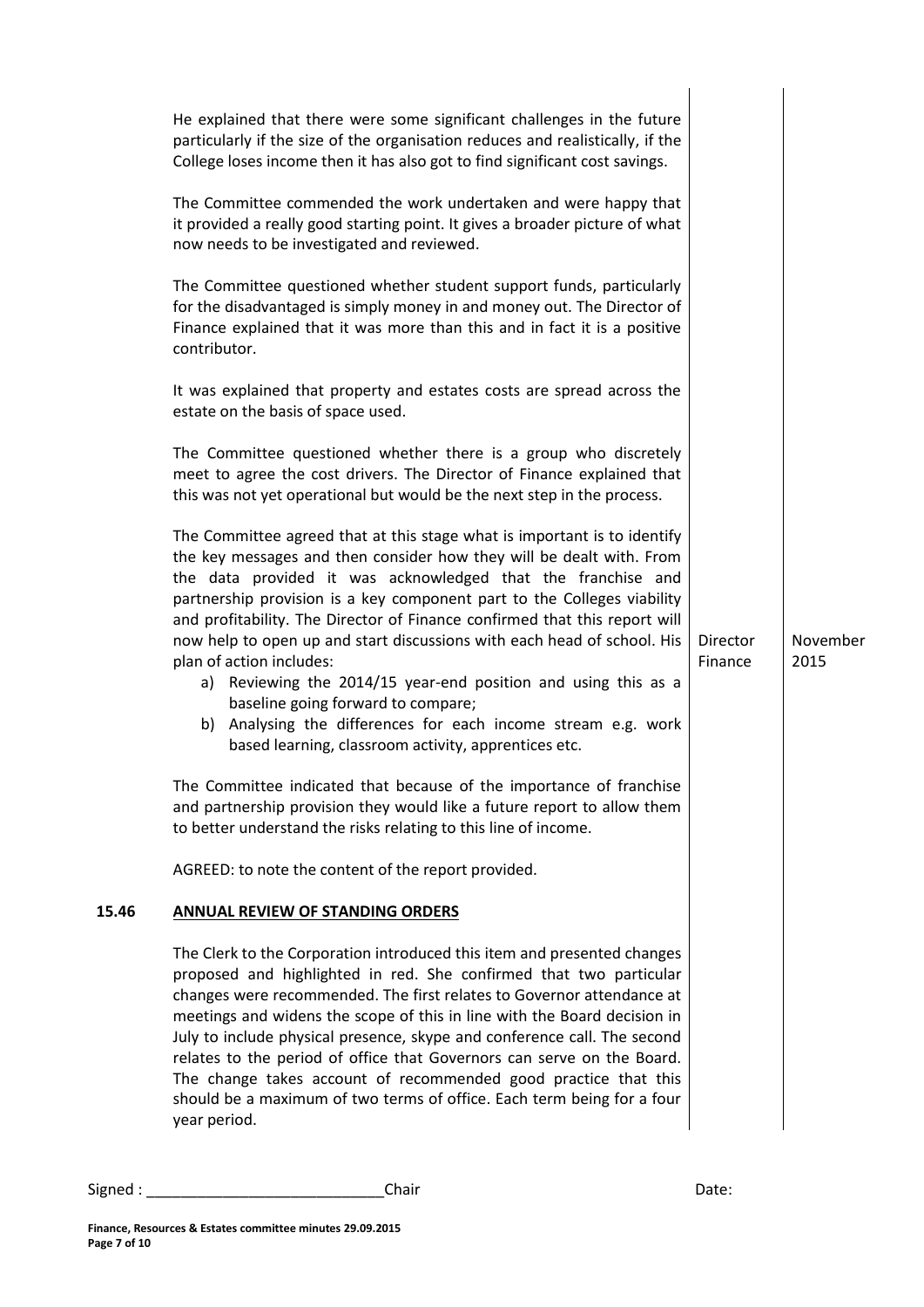It was noted that whilst there may be circumstances where a deviation from this is approved by the Board it should be considered as the exception rather than the rule.

AGREED: to recommend that the Board approve the amended standing orders as presented.

### **15.47 MANAGEMENT ACCOUNTS (DRAFT) TO 31ST JULY 2015**

The Director of Finance introduced this item and confirmed that the report presented was still a draft position, although he did not expect there to be significant changes. Key points brought to members' attention were:

- As reported to the Board earlier in the year the financial year has been a year of rebuilding operating capability and delivering on financial budgets following the poor reported performance in 13/14 and the losses arising from Vision Workforce Skills.
- The College performance has been mixed with significant shortfall on adult skills budget activity offset by a larger than budgeted income from the ESF SSW. Coupled with tight control of pay costs providing an overall positive result for the year.
- The overall operating profit for the year of £275k is better than forecast, although the performance could have been significantly better if targets for apprenticeship delivery for both adults and young people had been met.
- The result for the College before interest and depreciation of £2.623 million compares favourably to the prior year where a surplus at £1.071 million was achieved.
- Turnover for the College was slightly lower than forecast despite the ESF programme achieving £6.877 million (budget £4.956 million) at £56.686 million. An under delivery against forecast for the ASB of £3 million (£20.1 million outturn compared to a forecast of £23.1 million) is the key reason why the result wasn't significantly better than reported. It is worth noting that the contracted ASB was £23.4 million meaning that the recovery/clawback in January 2016 will be £4.2 million. The College has fully provided for this recovery.
- The impact of VWS was a key influencing factor of the 13/14 overall group result and the trading activities have now been assimilated within the College. Residual activities of exiting the remaining leasehold properties has resulted in an operating profit contribution for the year of £400k. This is in stark contrast to the operating loss of £5 million for 13/14.
- BKSB once again has delivered a record year with its profit contributions being £1.253 million (2013/14 was £1.152 million).
- Group borrowing at the balance sheet date will be £16.261 million (13/14 was £17 million) as the College has begun its repayment of its long term debts from  $1<sup>st</sup>$  August 2014.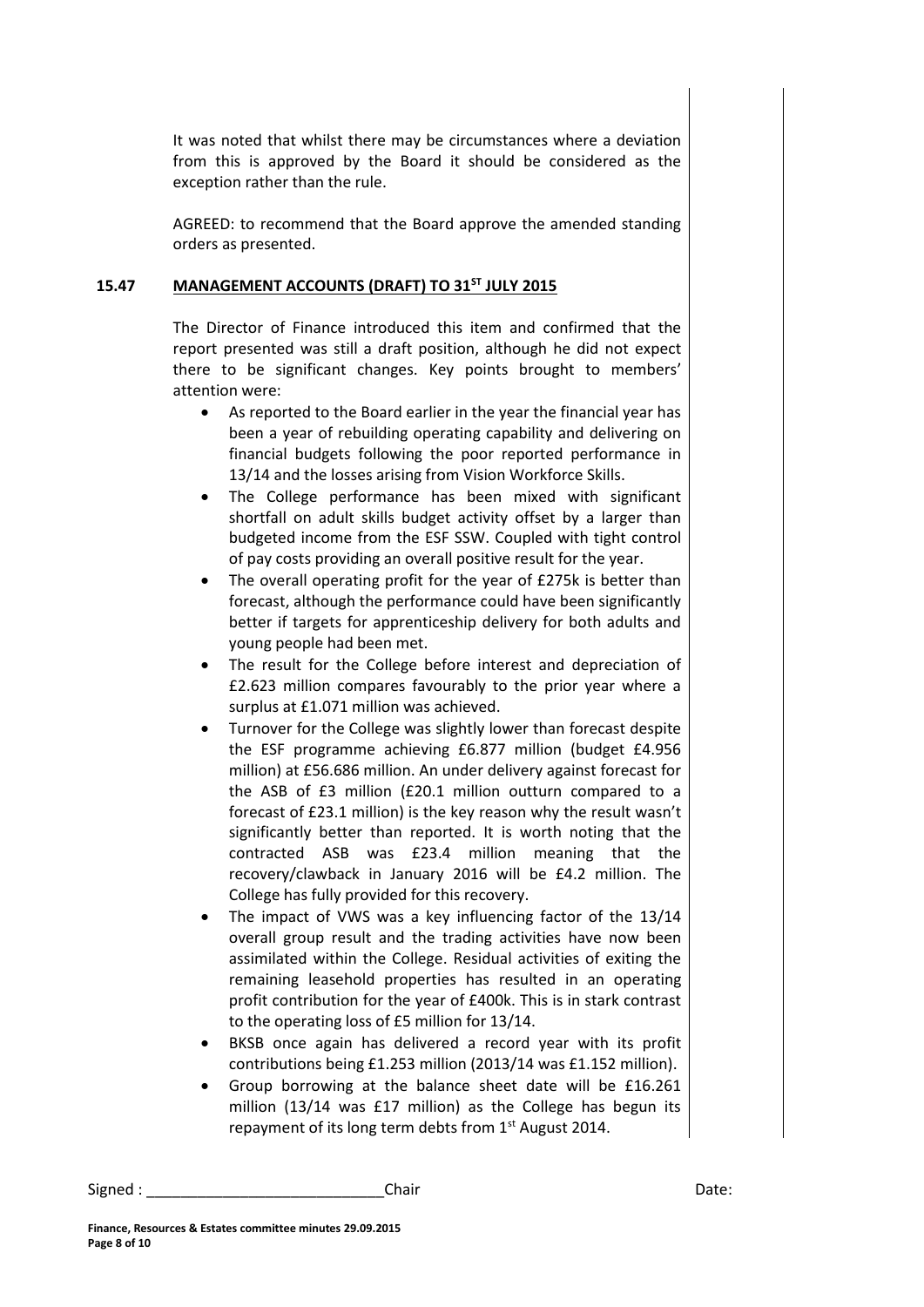A quarterly capital repayment of £185k will see the long term loan reduced to £15.52 million by the end of 15/16 financial year.

 The FRS17 pension deficit will see an increase at the balance sheet date from £13.2 million to £14.732 million at the end of July 2015. This follows a challenge to the actuary concerning the rate of inflation, this was subsequently revised leading to a much smaller increase in the rate of deficit growth. He explained that the actuarial assumptions regarding pension deficit are very volatile and therefore going forward it is important to challenge assumptions made.

In general discussion it was acknowledged that the draft position shows a very positive result with a swing of £7 million between 13/14 year-end and the current position. All agreed that this gives the College better credibility and also a stronger financial position to support development of the HE Centre.

Members were advised that Chesterfield Road will appear as a zero valuation on the books because of the lease to the Studio School.

In reviewing the information the Committee noted the increased nonpay costs for BKSB and queried why. The Director of Finance explained that significant investment had been made in the new platform which is now hosted by Amazon. Whilst a significant cost, it was believed that this was a critical investment. In addition to this there has been more spending on shows and exhibitions as the company seeks to penetrate existing and new markets.

The Committee questioned whether the senior team have fully analysed why the College undershot apprenticeship allocations so significantly. Assurance was given that this has been done and it was explained that if the College had identified the underachievement earlier in the year then it could have approached new quality partners. The lesson learned is for the College to make these decisions much earlier in the academic year. The Committee were reminded that a conscious decision was made in 14/15 to focus on quality and outcomes. As a result the success rates have improved significantly, however with hindsight the College could have positioned itself better to deliver contractual values.

AGREED: to note the update provided.

### **15.48 TREASURY MANAGEMENT POLICY AND PERFORMANCE**

The Director of Finance introduced this item and confirmed that he was proposing no changes to the policy. It was noted that it was still a very low interest rate climate and that the College needs to have easy access to liquidity and therefore no significant returns on investment have been achieved or forecast.

Signed : \_\_\_\_\_\_\_\_\_\_\_\_\_\_\_\_\_\_\_\_\_\_\_\_\_\_\_\_\_\_\_\_\_Chair \_\_\_\_\_\_\_\_\_\_\_\_\_\_\_\_\_\_\_\_\_\_\_\_\_\_\_\_\_\_\_\_Date: